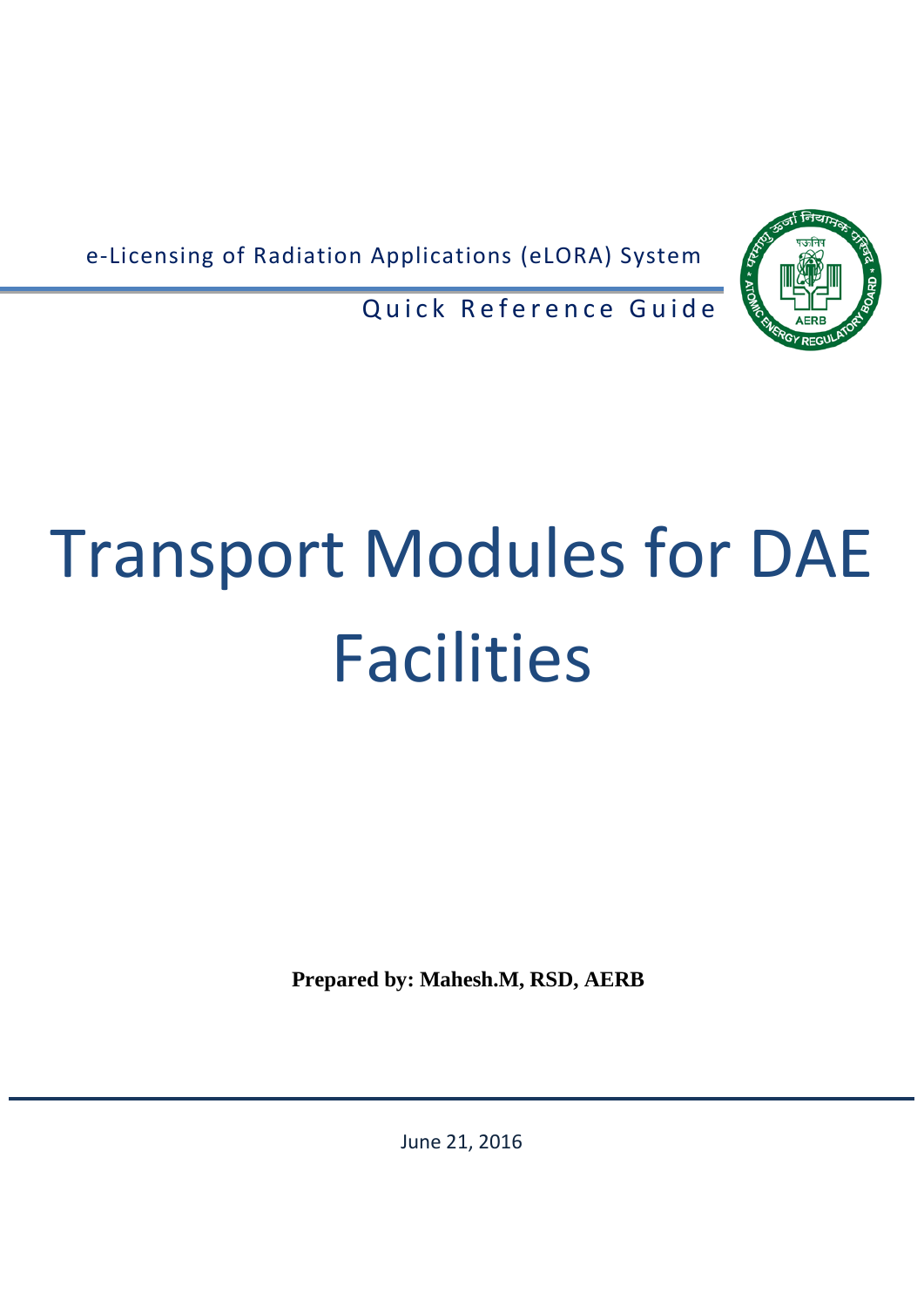# **General Guidelines**

To facilitate online submission of applications for obtaining regulatory consents from Radiological Safety Division-AERB by DAE facilities, AERB has launched **Transport-DAE module** in its e-governance application e-LORA (e-**L**icensing **o**f **R**adiation **A**pplications) System.

Important Steps to be carried out in eLORA

- 1. Institute Registration
- 2. Licensee Designation
- 3. Submission of application forms for obtaining regulatory consents from AERB

The descriptions and sequence of submission of application forms for regulatory consents are mentioned in detail in subsequent sections.

## **1. Institute Registration**

Visit website [www.aerb.gov.in.](http://www.aerb.gov.in/) Click on the button **eLORA,** which is available on website home page. It will redirect you to the following **eLORA home page**.

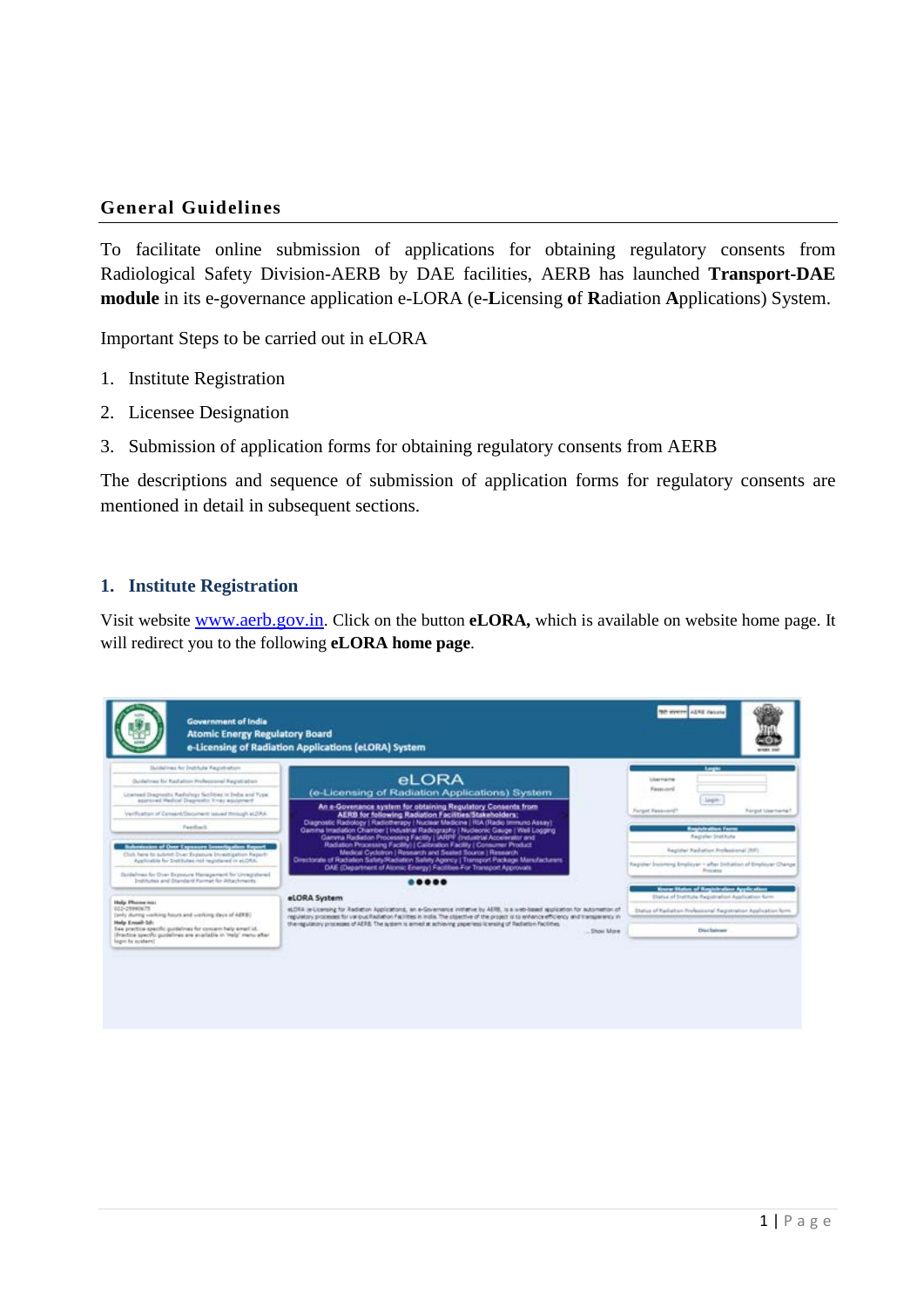Click on **Register Institute** (see above figure). This will open application form for Institute Registration.

| Institute Details                                                 | Employer Details                            | Attachments       |   |                                     |
|-------------------------------------------------------------------|---------------------------------------------|-------------------|---|-------------------------------------|
|                                                                   |                                             |                   |   | All fields marked by *are mandatory |
| <b>Institute Details</b>                                          |                                             |                   |   |                                     |
| Institute Name*                                                   |                                             |                   |   |                                     |
| Institute Type*                                                   |                                             | --Please Select-- |   |                                     |
| Registered with any State/Central Govt auth. * -- Please Select-- |                                             |                   | ۰ |                                     |
| Institute Role*                                                   |                                             | --Select One--    | ۳ |                                     |
| PAN No."                                                          |                                             |                   |   |                                     |
| TAN No.                                                           |                                             |                   |   |                                     |
|                                                                   |                                             |                   |   |                                     |
| Address Of Institution                                            |                                             |                   |   |                                     |
| Address Line1*                                                    |                                             |                   |   |                                     |
| Address Line2                                                     |                                             |                   |   |                                     |
| Landmark                                                          |                                             |                   |   |                                     |
| State*                                                            |                                             | --Please Select-- | Ξ |                                     |
| City/District *                                                   |                                             | --Select--        | ۰ |                                     |
| PIN *                                                             |                                             |                   |   |                                     |
|                                                                   | <b>Address Of Communication</b>             |                   |   |                                     |
| Of Institution?                                                   | Is Address of Communication same as Address | --Please Select-- | ۰ |                                     |
|                                                                   |                                             |                   |   |                                     |

**Important Note:** Guidelines to fill application form for Institute Registration is available on eLORA home page. It is advised to read the guidelines and keep soft copy of required attachments ready before start filling of application form.

Fill the application form as per the guidelines. Important points in each tab are mentioned below:

# **Tab 1: Institute Details**

In **Type of Facility** section, in the field **Practice** select **Transport** and in the field **Role of Institute** select **DAE Facility** or/and **Transport Package Manufacturers** accordingly.

# **Tab 2: Employer Details**

**Name:** Fill the complete name of employer as appearing in his/her document for **Proof of Identity/Date of Birth (DOB)** to be attached.

**Date of Birth:** Fill the DOB as appearing in the proof of identity/DOB to be attached

**Document/card for proof of identity and date of birth** (of employer): Select one from the drop down. (Soft copy of this is a mandatory attachment).

**Document/Card No.**(of Proof of Identity/DOB): Must match with the proof of identity/DOB attached

**E-mail (O):** Will be used to send USERNAME and PASSWORD of your eLORA account and for all future communications. (Make sure to provide correct email address).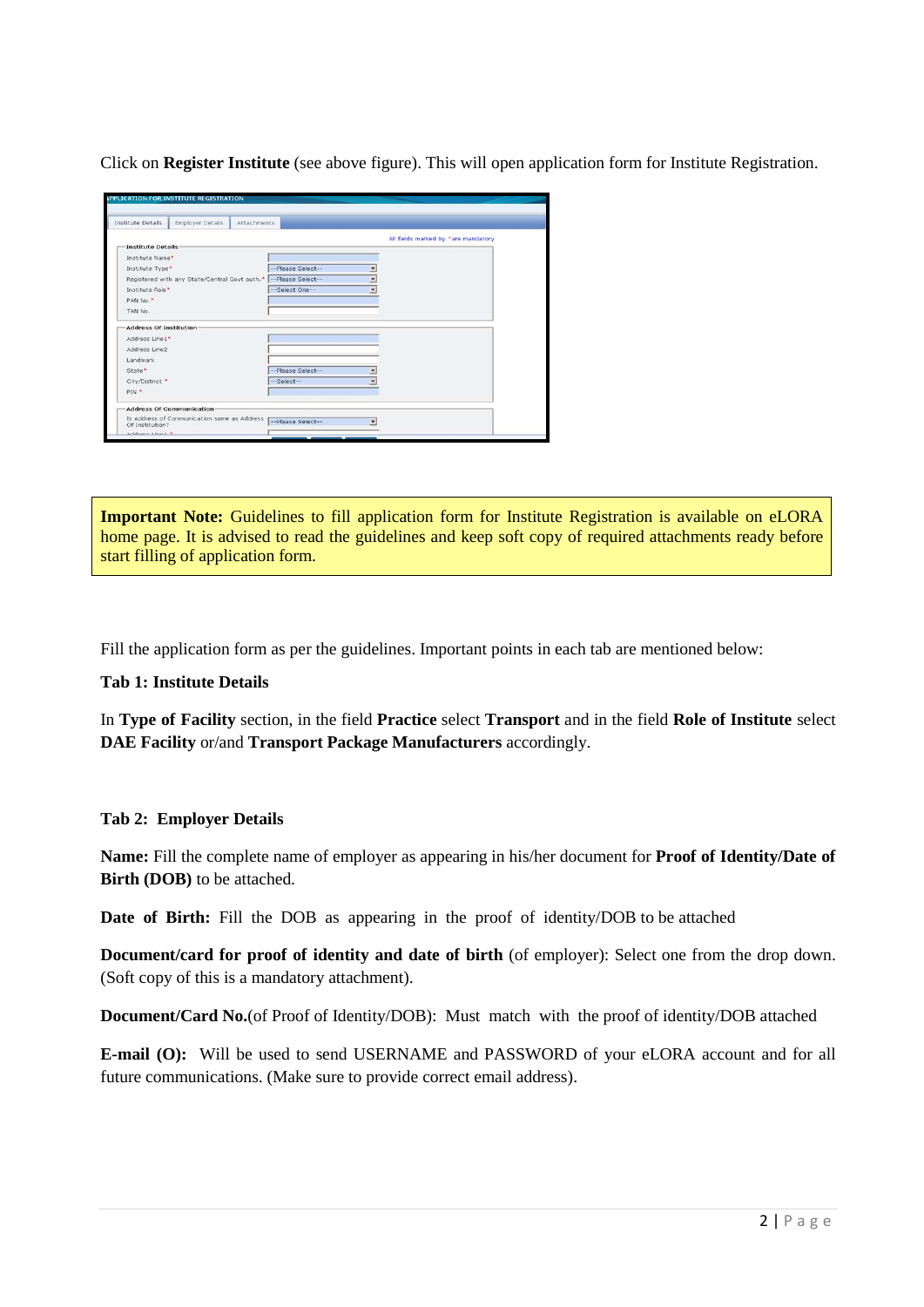# **Tab 3: Attachments**

Upload of following attachments are mandatory:

- **Proof of Identity and Date of Birth** (of employer): Acceptable documents are as follows:
	- o Passport
	- o PAN card issued by Income Tax Department
	- o Driving Licence issued by RTO
	- o Photo identity document/card having serial number and date of birth issued by Central/State Government or PSU
- **Proof of Employership:** Please provide at least one document which is showing the employer/head of institute. (This may be the office order/authority letter etc. In case if any of such documents are not available, provide copy of id card)
- $\checkmark$  Upload scan copy of any document (in the relevant position) for the proof of existence of **institute. (In case any such document is not available, please provide a self-declaration from Head of Institute/Employer in official letter pad)**

Enter the CAPTCHA and submit the application form.

**Important Note:** Fields marked with  $*$  in the application form are mandatory. Application form will not be submitted if any mandatory field left blank.

You will get acknowledgement message upon successful submission of application form. The copy of submitted application (.pdf file) can be downloaded for which link will be provided (pl. note, this link will be active for a short period). You will also receive an acknowledgment mail with the copy of your application form (.pdf file) in your email (email address as provided in the application form).